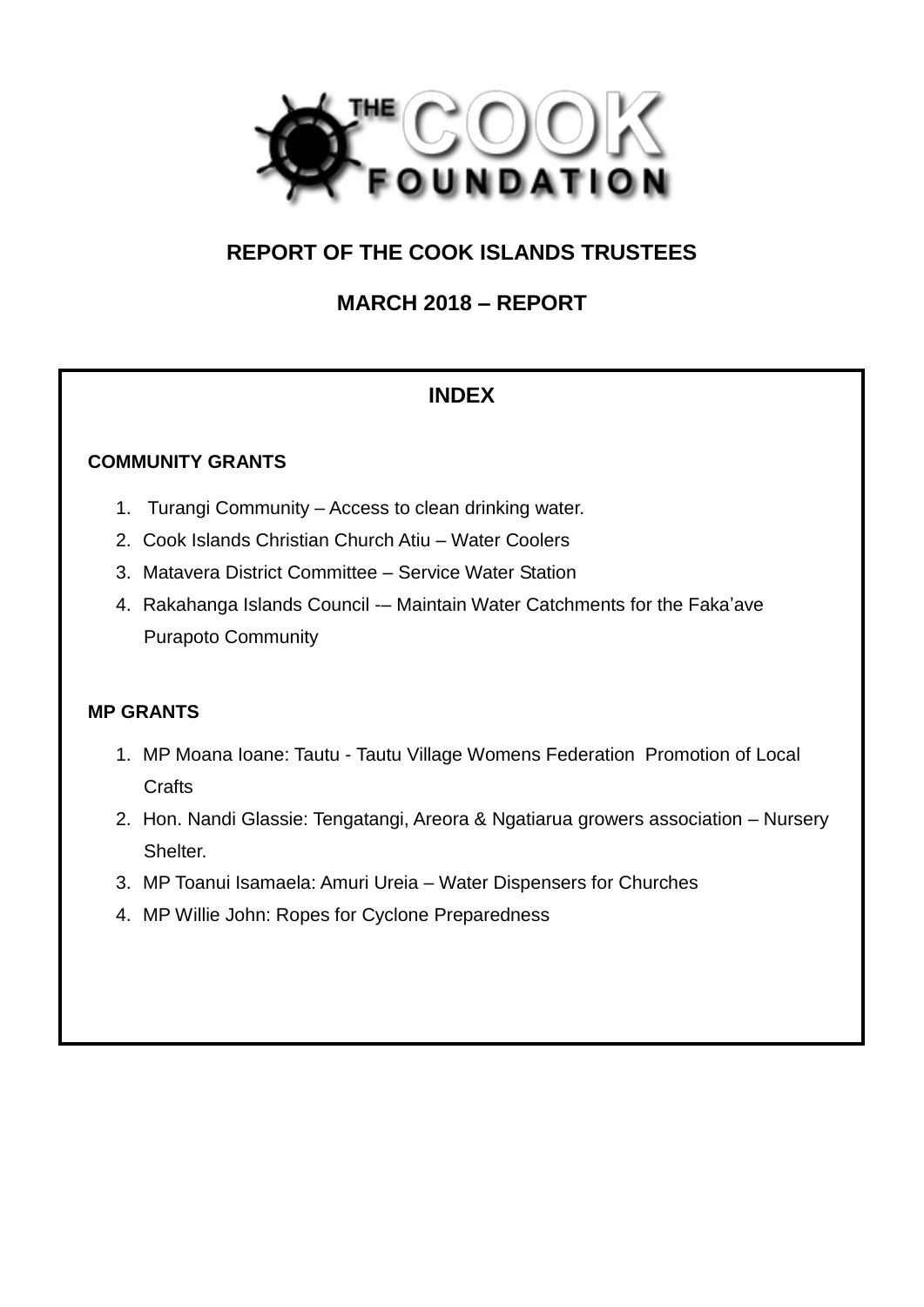# **COMMUNITY GRANTS\***

#### **1. TURANGI COMMUNITY – ACCESS TO CLEAN DRINKING WATER**

Turangi is a district or tapere in the Village of Ngatangiia. Turangi is located at the heart of Ngatangiia, and is home to majority of the local residents of Ngatangiia. Matavera Matavera<br>District District **VAENGA TAPERE POUARA TAPERE NGATI AU** Ngatangiia<br>District Manea Beach Villas TURANG<br>TAPERE VAIKAI TAPERE Conservation Area Ngatangiia Ara Tapu AVANA TAPERE Map data ©2018 Google **AREITI TAPERE** Map data @2018 Googl

Ngatangiia is one of the five districts that make up the island of Rarotonga in the Cook Islands. It is located in the east of the island, to the south of the districts of Matavera and Avarua, and northeast of the district of Titikaveka. Ngatangiia is one the highest populated areas for tourism on the island, and is home to the popular Muri Beach.

The new UV filtered water station, recently opened in Turangi is located in a handy location by the side of the main road, easily accessible to the community as a place to get clean filtered drinking water.

The water station is located on land donated by Tereapii and Maria Crummer, and was made possible with the Cooks Foundation grant of \$2,000, donations from the village MP Tamaiva Tuavera, and generous donations of time and labour from the people of Ngatangiia.

The availability of clean drinking water that is free and easily accessible is a big step towards improving the life and health of the people of Turangi and Ngatangiia. The Turangi water station is a short distance away from Te Uki Ou Primary School, The Church of Latter Day Saints Church of Jesus Christ Church, as well as the Cook Islands Christian Church, making this a prime location for a water station. The amount requested by the Hon. Tamaiva Tuavera, for the purchase and installation of the UV filtered system, was \$2000.

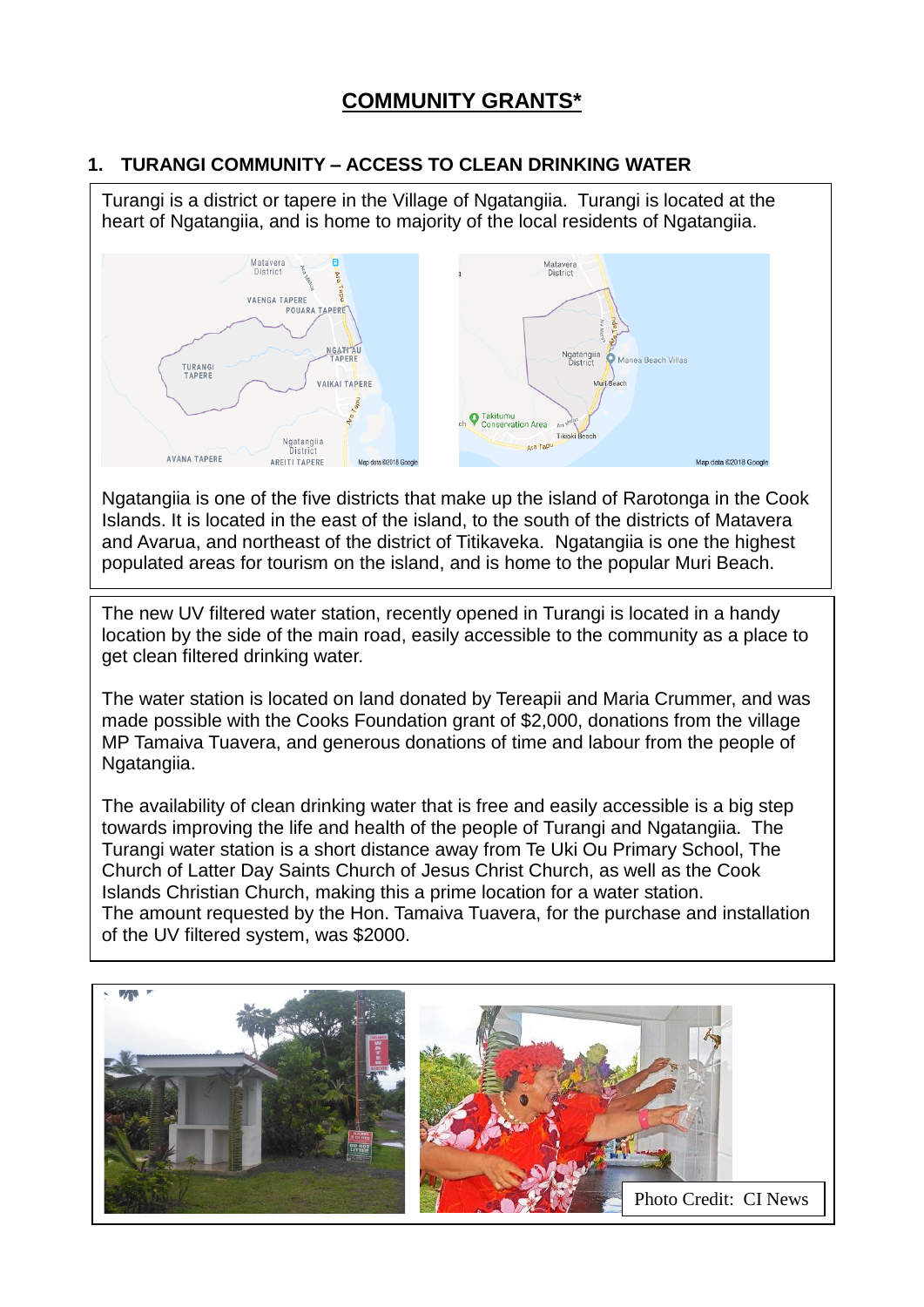### **2. ATIU COOK ISLANDS CHRISTIAN CHURCH – WATER COOLERS**

The first organised religion established on Atiu, in 1823, was that of the London Missionary Society. In later years, its name changed to Cook Islands Christian Church. Early missionaries and other visitors to Atiu commented on the prominence of Atiu's first church building, erected soon after embracing Christianity, which could be seen from the sea when approaching the island





Atiu, also known as Enua Manu (land of the birds due to the many species of birds found here) or Atiu Enua lies North-East of the Cook Island's capital, Rarotonga. The islands population is approximately 571 residents. It is a raised volcanic island and is surrounded by a reef which rise six metre high cliffs

The availability of clean drinking water is necessary to healthy living. Access to clean drinking water in the outer islands of the Cook Islands is a luxury that the people of the islands do not take for granted. Accessibility to clean drinking water means better health for the Atiuan people. With the high rate of NCD's in the Cook Islands, there is an increased effort by community leaders to promote healthy living and look to organisations like the Cook Foundations to assist. Every effort is being made by the Community leaders to make fresh clean drinking water available in as many public venues as possible. Fresh water coolers have been made available in the schools, and the people of Atiu are already seeing the benefits of this with children drinking more water. This project application involved the purchase and placement of water coolers in the CICC church hall and various other community halls where there are frequent public gatherings.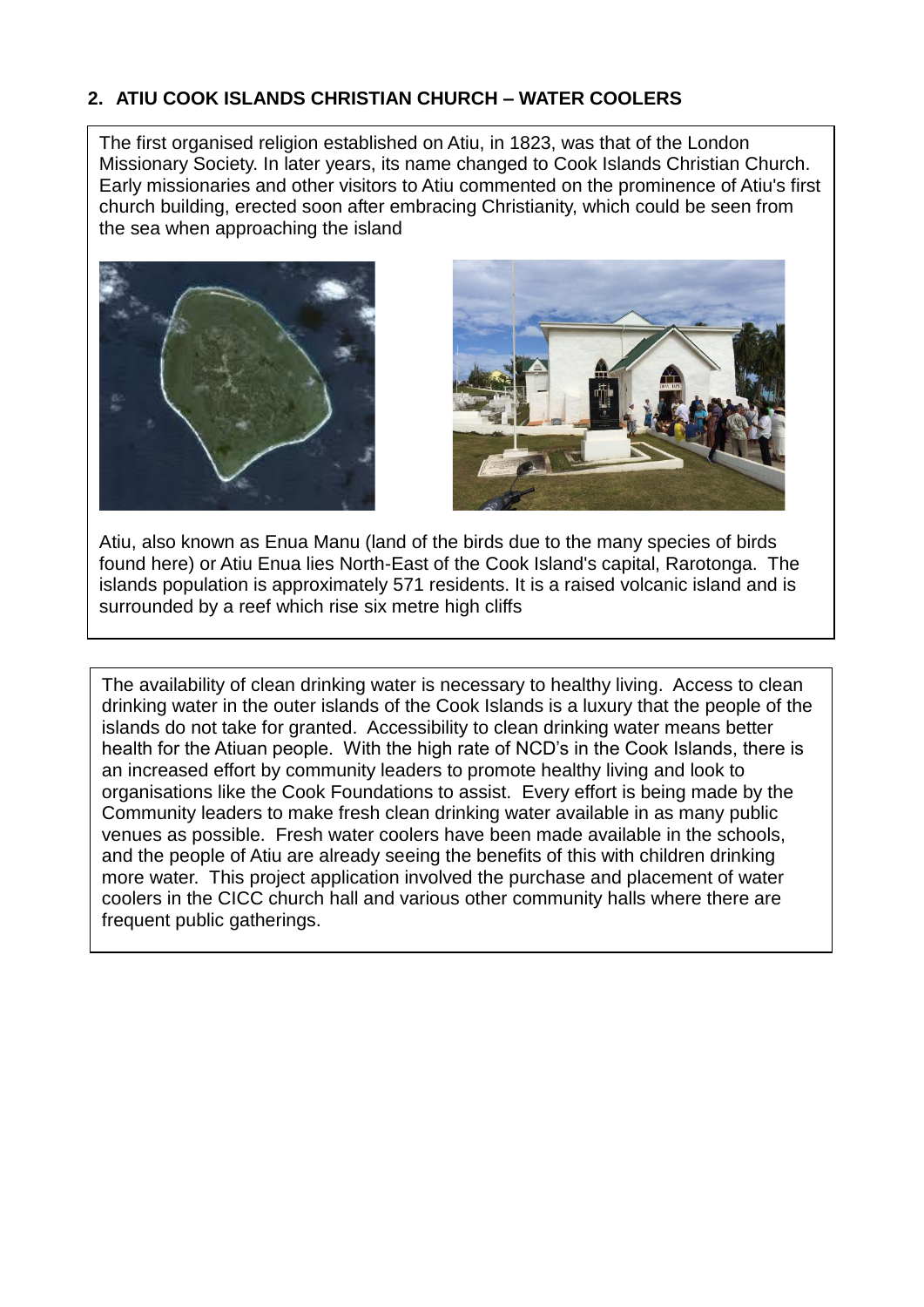#### **3. MATAVERA DISTRICT COMMITTEE – WATER STATION MATERIALS**

Matavera (traditionally known as Rangiatea) is the smallest of the five districts that make up the island of Rarotonga in the Cook Islands. Matavera is located in the northeast of the island, to the east of the district of Avarua, and north of the district of Ngatangiia. Matavera is subdivided into 5 tapere (out of 54 for Rarotonga), listed from west to east: Tupapa (Avarua District also has a Tapere named Tupapa), Titama, Matavera, Vaenga, Pouara. The literal translation of Matavera in english is, "hot eyes", "mata" meaning eyes or face and "vera" meaning hot.



The Matavera Water Station was opened on 9 Sept 2015 by the Hon. Kiriau Turepu, Member of Parliament for the village of Matavera, with the generous support of the Cook Foundation. The water station holds ultraviolet (UV) treated water safe for Matavera Village locals to drink. UV water systems use ultraviolet light, just like sunlight, to kill micro-organisms that may be contaminating the water.

Turepu said the idea to build the water station came from an elderly woman in Matavera who asked him for a water station so she could add clean water to her traditional medicine.

The water station was due for maintenance, and an application was received from the Matavera district committee for assistance in purchasing materials to conduct maintenance of the stations. Total request was for \$795 to cover materials to service all three water stations in the village of Matavera.



The Honourable Kiriau Turepu and his wife enjoying a clean glass of water from Matavera's Water Station.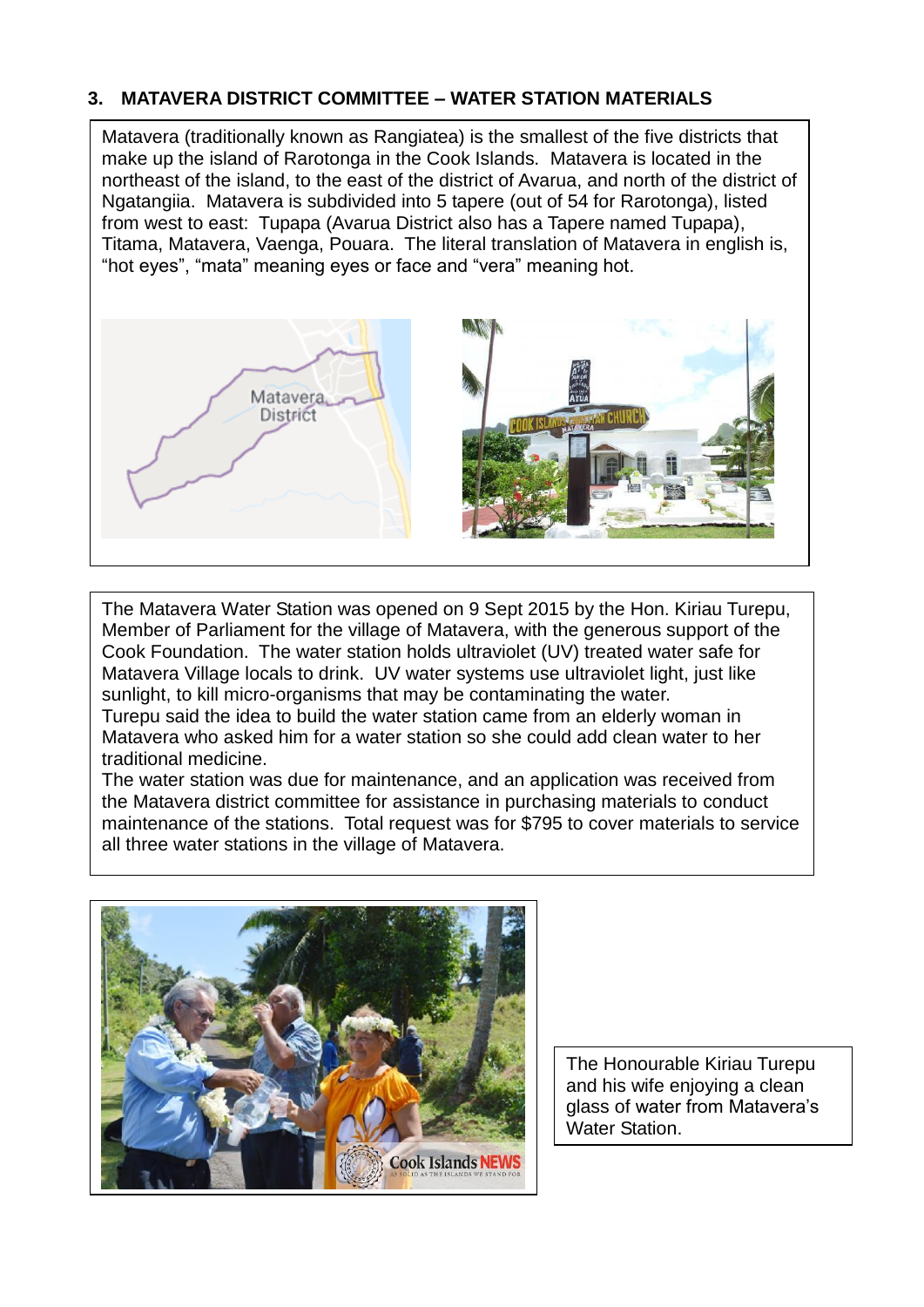#### **4. RAKAHANGA ISLAND COUNCIL – MAINTAIN WATER CATCHMENTS IN FAKAAVA PURAPOTO COMMUNITY**

Rakahanga is a very small, remote island, part of the Northern Group islands of the Cook Islands. Rakahanga is located north-north east of Rarotonga. The islands doesn't not have an airport and is not accessible by air. The only access to the island is by boat, and currently supplies are delivered to the island by barge from the island of Manihiki. Rakahanga's closest island neighbour. The current population is sitting at approximately 127 residents.



Tuteru Taripo, (village leader) applied for a grant to buy supplies to maintain water catchments for 5 familes, in 5 different households living in the Fakaava district on the island of Rakahanga

The problem experienced by the people of this community was during low water periods, when the catchment was down to ¾ of the tank, the flow of water from the catchment to the homes stopped which caused difficulties for the families, who would resort to carrying the water to their houses for their basic needs.

The request made of the Cook Foundation involved the purchase of tools that would assist to strengthen the flow of water from the catchment to the homes involved, even during low water periods to service their homes.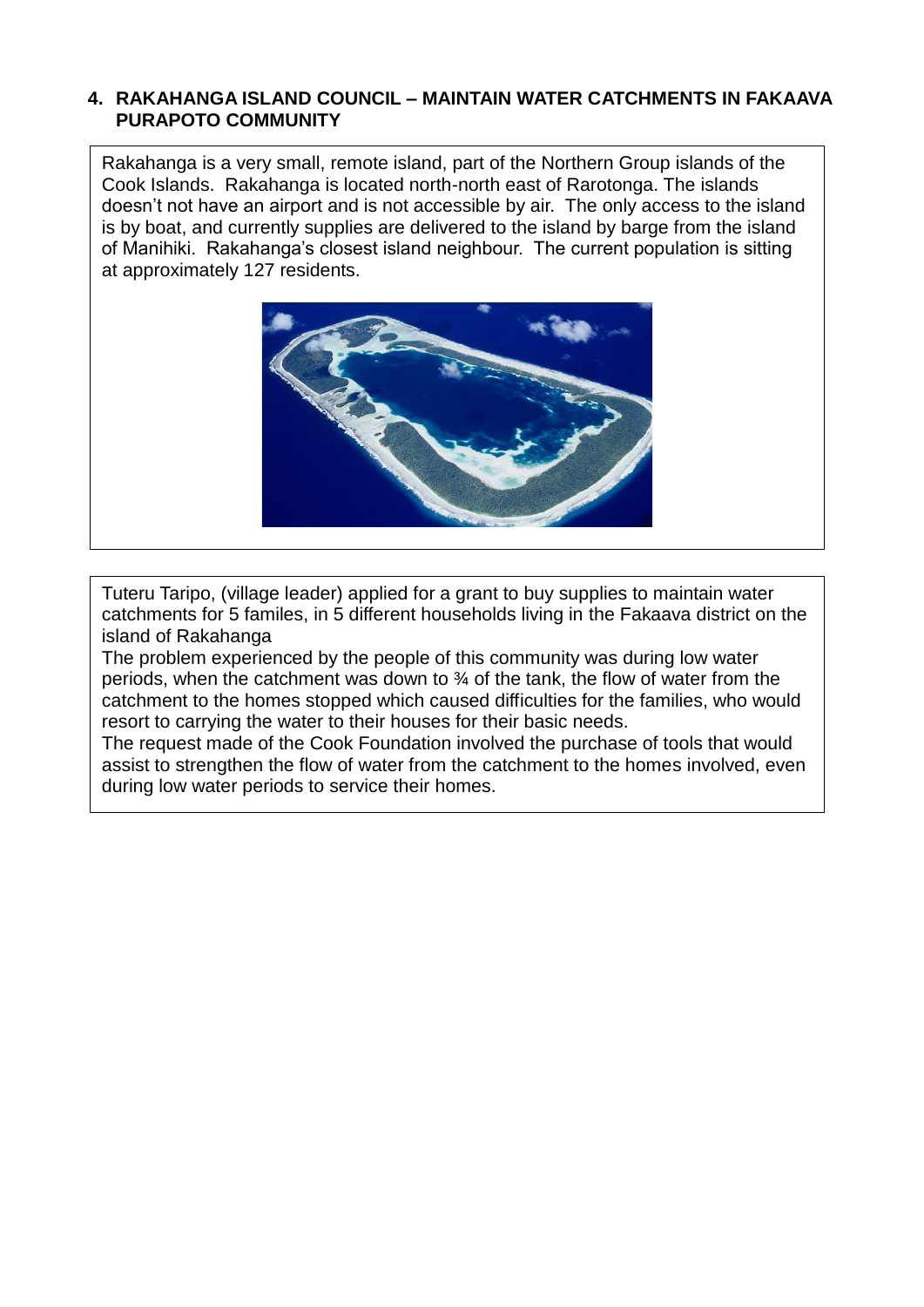#### **1. MP MONA IOANE: TAUTU CONSTITUENCY – TAUTU OIRE VAINETINE PROMOTION OF LOCAL CRAFTS**

Aitutaki, also traditionally known as Araura or Utataki, is located north-west of the Capital of the Cook Islands, Rarotonga. Aitutaki is a popular tourist destination in the Cook Islands, where tourist visit to cruise or fish on its large turqouise lagoon. Aitutaki is made up of three volcanic and 12 coral islets. The Vaepae- Tautu constituency has a voter population of approximately 300 voters.





Mona Ioane is a Cook Islands politician and member of the Cook Islands Parliament. He is a member of the Cook Islands Party.

Ioane is a former Crown Law counsel. He was elected to the seat of Vaipae-Tautu in the 2010 election. His election was the subject of an electoral petition from losing Democratic Party candidate Kete Ioane

The proposal received by the Cook Foundation sought financial assistance for the purchase of equipment and material to support a project by the Tautu Oire Vainetini to: 1. Promote local womens crafts

- 2. Teach and train young girls of the Aitutaki craft for enterprising purposes
- 3. Generate income for the organisation.

4. Provide young girls with craft skills in order to generate income for their families. The Tautu oire vainetini organisation consists of more than 40 women including young girls. The interest amongst the women in craft is strong. The organisation participates in the Aitutaki Womens Federation annual craft exhibition every year.

A quote for equipment and materials was received to the value of \$2083.60. A grant of \$2,000 was approved towards their community effort.

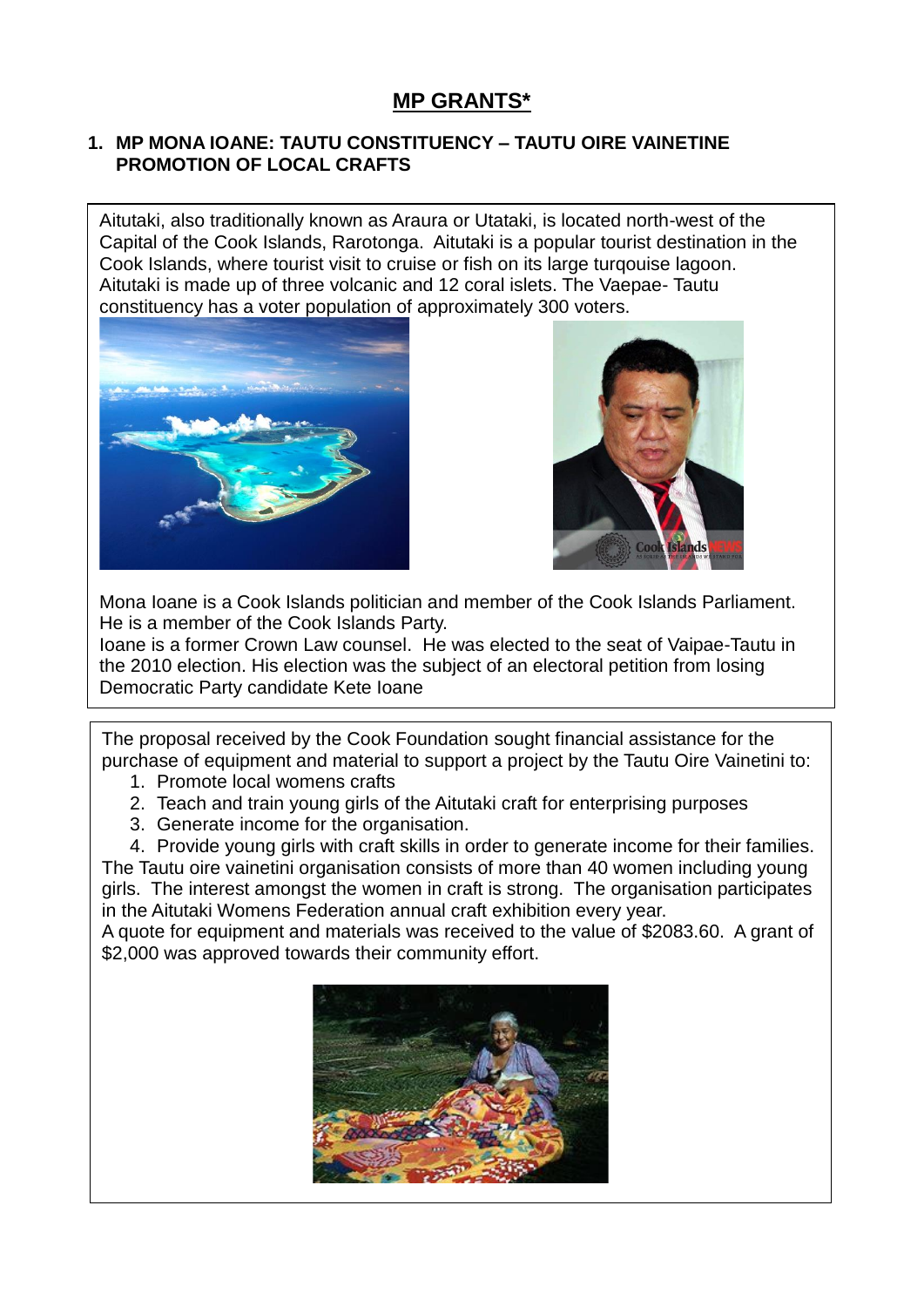#### **2. HON NANDI GLASSIE: TENGATANGI, AREORA & NGATIARUA GROWERS ASSOCIATION – NURSERY SHELTER**

The villages of Tengatangi, Areora and Ngatirua (TAN) are found on the island of Atiu. The island of Atiu, also known as Enua Manu (land of the birds due to the many species of birds found here) or Atiu Enua lies North-East of the Cook Island's capital, Rarotonga. The islands population is approximately 571 residents. It is a raised volcanic island and is surrounded by a reef which rises six metre high cliffs.





The Honourable Nandi Glassie is the Member of Parliament for Tengatangi/Areora/Ngatiarua, and a member of the Cook Islands Party. The honourable Nandi Glassie was appointed to Cabinet in December 2010, after the Cook Islands party won the 2010 election he currently serves as Minister of Health and Agriculture.

The Tengatangi, Areora and Ngatiarua (TAV) villages combined to form a growers association in 2014, following the donation of agriculture machinery and equipment. This was done to mechanise the agriculture sector of the island, and to ensure sustainable agriculture production was maintained to meet food security in the homes and to also to adapt to climate changes. The machinery also helped replace the loss of labour due to outward migration.

Financial assistance was requested from the Cook Foundation to assist in the construction of the community nursery house, for the purpose of raising vegetable and fruit seedlings for home gardens.

The funds went towards the purchase of materials such as timber, shade cloths, vegetable seeds, soil, growing trays and bags.

The nursey is connected to the growers machinery shelter which houses the village agriculture machinery. The overall cost of the nursery building was around \$7,000. Grant from the Cook Foundation was \$2,000.

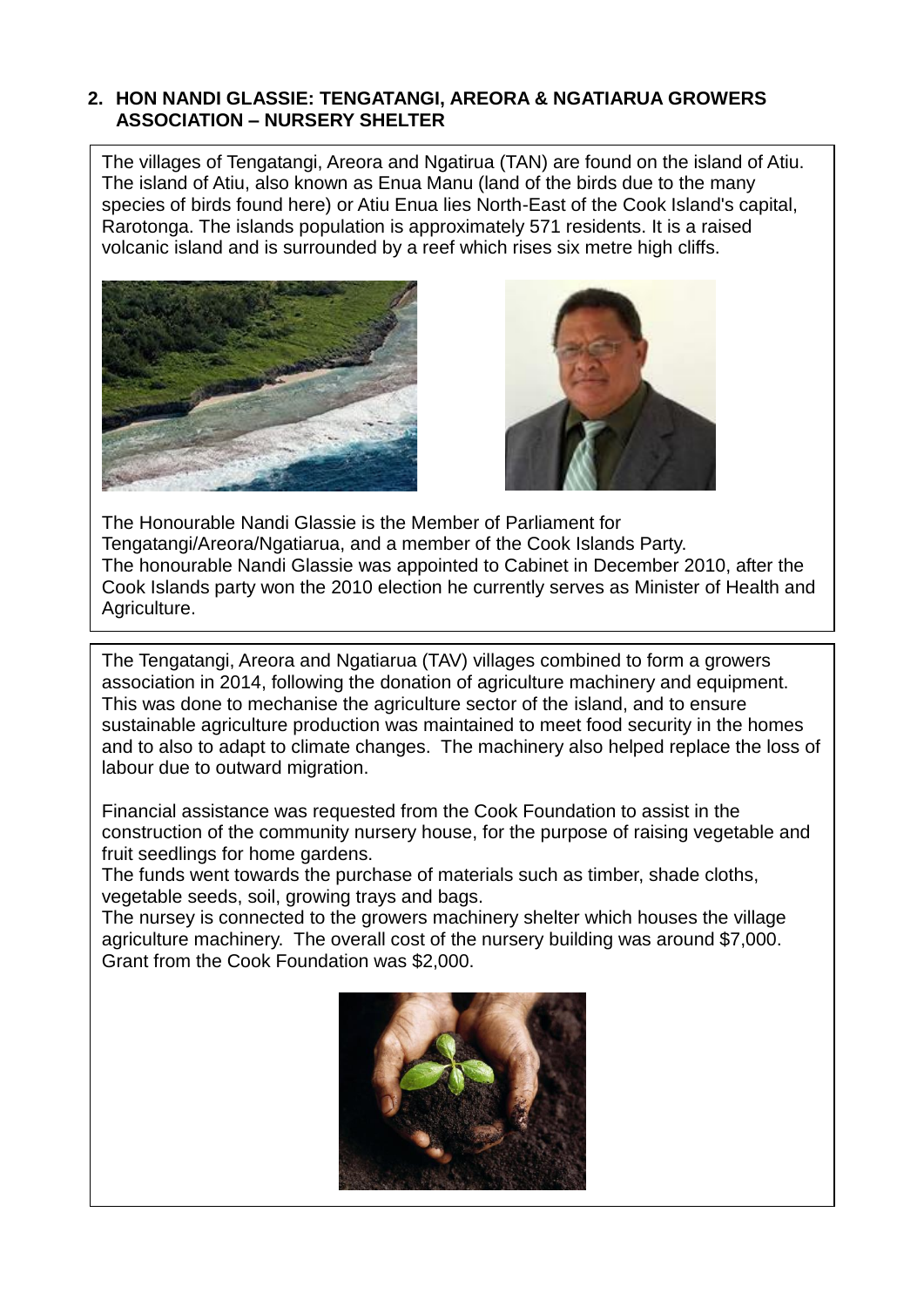### **3. MP TOA ISAMAELA: AMURI/UREIA – WATER DISPENSERS**

Amuri-Ureia is a Cook Islands electoral division returning one member to the Cook Islands Parliament. The constituencies are located on the island of Aitutaki.

Its current representative is Toanui Isamaela, who has held the seat since 2010.



Photo: www.cookislands.travel

Toanui Isamaela he Member of Parliament for Amuri and Ureia contitutencies, was a police officer for almost 40 years, finishing in the position of Superintendent.

Aitutaki enjoys warm humid weather for most of the year. It is considerably warmer than its southern neighbours, Rarotonga and Mangaia. Although the weather is great for tourism, people are prone to dehydration from the heat. Drinking water is not readily available on the island.

MP Toanui Isamaela requested a grant from The Cook Foundation, to buy 3x water dispensers for 3 churches in Amuri and Ureia. These churches include a Seventh Day Adventist church, a Cook Islands Christian Church and a Free Church.

A quote received for the water dispensers was received from Pacific Spring Ltd, a beverages manufacturer and distributer in Rarotonga for 3x water coolers and bottles for a total cost of \$1740